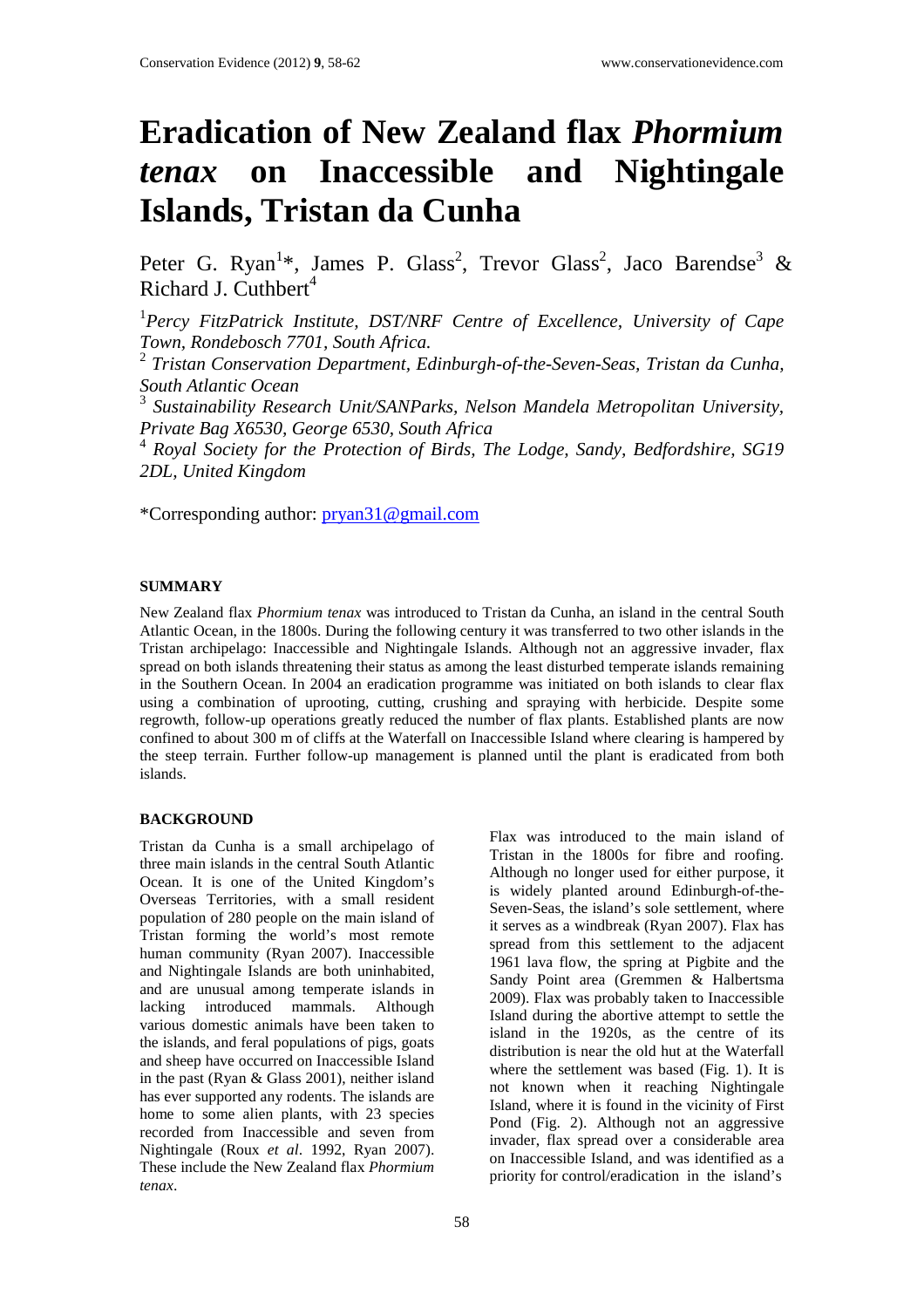

Figure 1. The northeast sector of Inaccessible Island showing areas where flax plants occurred, and the approximate distribution of remaining plants (adapted from Google Earth).



Figure 2. Areas where flax plants occurred on Nightingale Island; inset shows Nightingale and offshore islets (adapted from Google Earth).

management plan (Ryan & Glass 2001). Funding was secured from the UK Overseas Territories Environment Programme (OTEP) to initiate flax control at both islands in 2003.

## **ACTION**

**Inaccessible Island:** Initial eradication clearing took place in spring 2004 (Ryan *et al*.

2004). A team of four workers spent from 10- 29 September based at the Waterfall. The team, including two high-altitude specialists from the South African *Working for Water*  programme, was landed by helicopter from the *S.A. Agulhas.* The expedition stores were left on the beach near the old hut, where the base camp was established. Then the team was dropped with ropes, metal I-beam stakes (for anchoring ropes) and climbing equipment at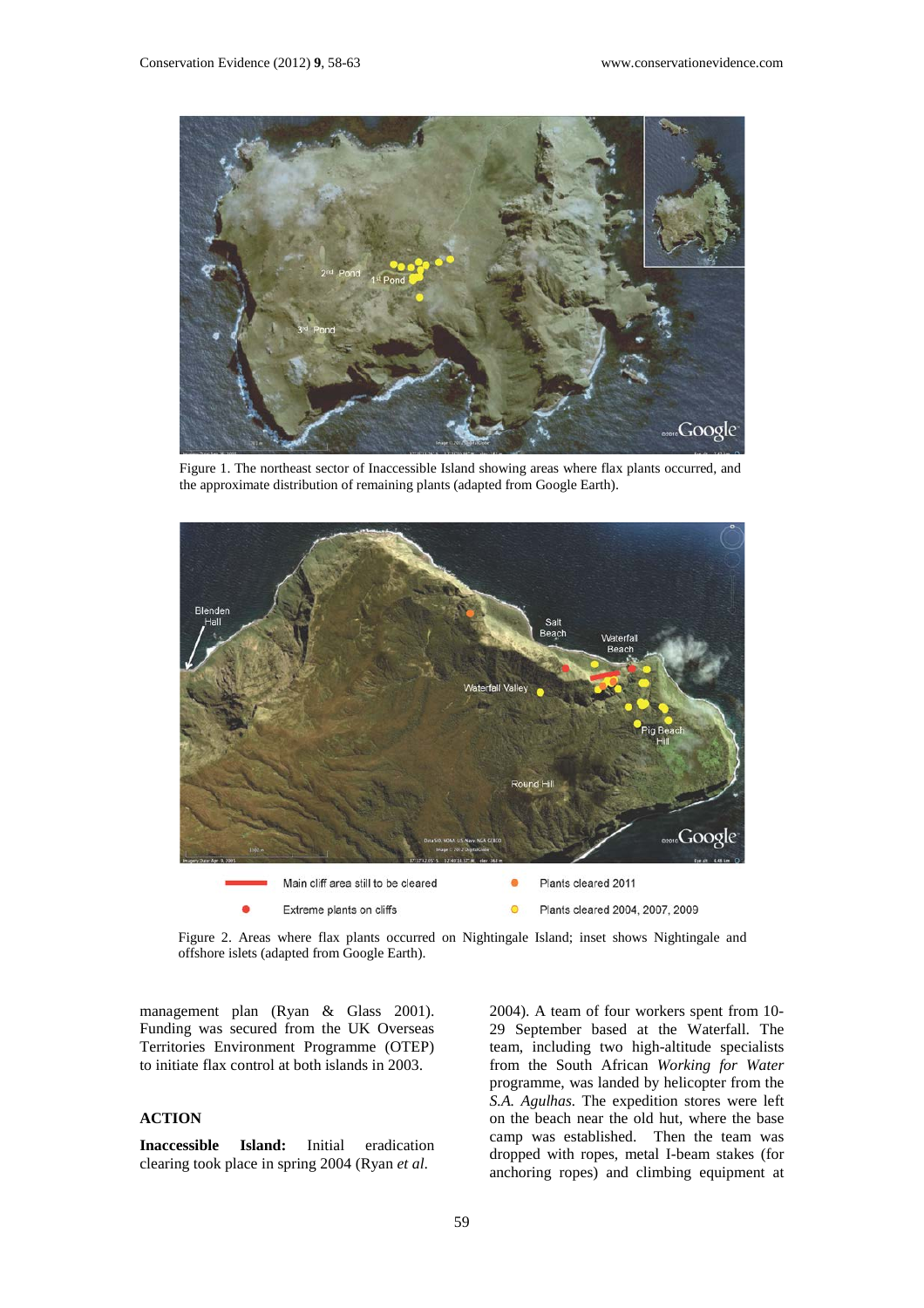roughly 280 m elevation on the edge of the plateau. Fixed ropes were set up, allowing work on the cliffs as well as access to the plateau from the coast.

Because of the extremely tough, fibrous nature of the leaves, most large plants were broken down into 'hands' of intact leaves at the base with hand axes and all roots removed. Not all plant bases were removed for some large plants, but these were sprayed with herbicide (5% glyphosate solution). Some large plants on the coastal lowlands were cut back with a petrol-powered weed cutter. One especially large stump was treated with a combination of herbicide and 20 litres of used engine oil from a fishing boat operating off the island. A second visit to the island in 2004 from 10 November to 3 December continued this work. Two workers based at Blenden Hall on the west side of the island were able to access the area, where flax occurred, from a temporary camp at Denstone Hill (Ryan *et al*. 2004). One large plant in Waterfall Valley and several on Pig Beach Hill on the island plateau were also cut down. Between these two expeditions, all large flax plants located were removed and every effort was made to remove all small plants and seedlings, although some probably escaped detection. Seedlings occurred at densities of *ca* 20 plants/m2 in places on the lower cliff, making detection and removal of all seedlings impossible in the time available. Overall, some 2000-3000 plants were removed, excluding seedlings.

Initial follow-up was conducted in 2007, when a team of five was deployed on Inaccessible Island by boat from Tristan for 12 days from 5- 16 October (Ryan *et al*. 2007). Access to the plateau was made using a rope left *in situ* since 2004, but this was badly frayed in places; future work on the cliffs should set new ropes, either by helicopter, or by carrying them from Blenden Hall on the west coast. There was more re-growth of flax than anticipated, both from plants where the stumps had not been removed entirely, but merely sprayed with herbicide, and from cut leaf rosettes that had been left intact (mainly in wetter areas). Also, the density of seedlings remained high in some areas of the main cliff (up to 20 plants/ $m^2$ ), similar to that experienced in 2004. We estimated that the number of plants had been reduced by *ca* 50%, but their volume was only some 10% of that cut in 2004. Fortunately, only a few plants had flowered since the initial clearing in 2004. In this follow-up exercise, every effort was made to remove all roots, and to either cache the cut plants on an expanse of

exposed boulders above the beach, or to crush the leaf bases, which were then cached *in situ*. The success of this approach was demonstrated in subsequent visits, when virtually no regrowth was found in cleared areas.

Some areas of the plateau were not visited during the 2007 follow-up exercise because it was planned to move to Blenden Hall after leaving the Waterfall. However, bad weather and logistical issues prevented this happening, so follow-up in these areas only took place in November 2009 when a team of two was again based at Blenden Hall (Ryan & Ronconi 2009). Once again there had been considerable regrowth from plants in 2004, but these were all crushed; several new plants found on the south side of Pig Beach Hill also were destroyed. On 7 December 2009, the team landed at the Waterfall and removed 18 plants (all small, <1 m with at most three 'hands') from the foot of the cliff, as well as 8-10 small  $( $0.5 \, \text{m}$ ) plants from the lower slopes of the$ cliff. The lack of regrowth in areas cleared in 2007 confirmed that crushing open all 'hands' of flax and their large, corm-like roots effectively kills them. There also was no regrowth in the beach area where plants removed at the bottom of the cliff were cached in 2007.

The most recent follow-up took place in September-October 2011, when a team of three was again based at Blenden Hall (Ryan *et al*. 2011). No flax plants were found on Pig Beach Hill, or at the outlier in Waterfall Valley, but one small seedling and two larger plants apparently overlooked during earlier checks were found on the scarp above the Waterfall. A new outlier was found on the scarp edge northwest of Denstone Hill, almost 1 km from the nearest other site on the scarp (Fig. 1). All plants were destroyed.

**Nightingale Island:** Initial eradication work took place in November 2004, when a team from Tristan was based on Nightingale for 10 days. A block and tackle was used to winch large flax plants out of the boggy ground. They were then sprayed with herbicide and left upside down to dry out and die. Smaller plants were uprooted and left to dry. Approximately 15 large plants and 20 smaller plants were removed.

Some follow-up was conducted by Tristan islanders, but this was not documented. In 2007, three members of the flax eradication team from Inaccessible were based on Nightingale for 17 days (Ryan *et al*. 2007). A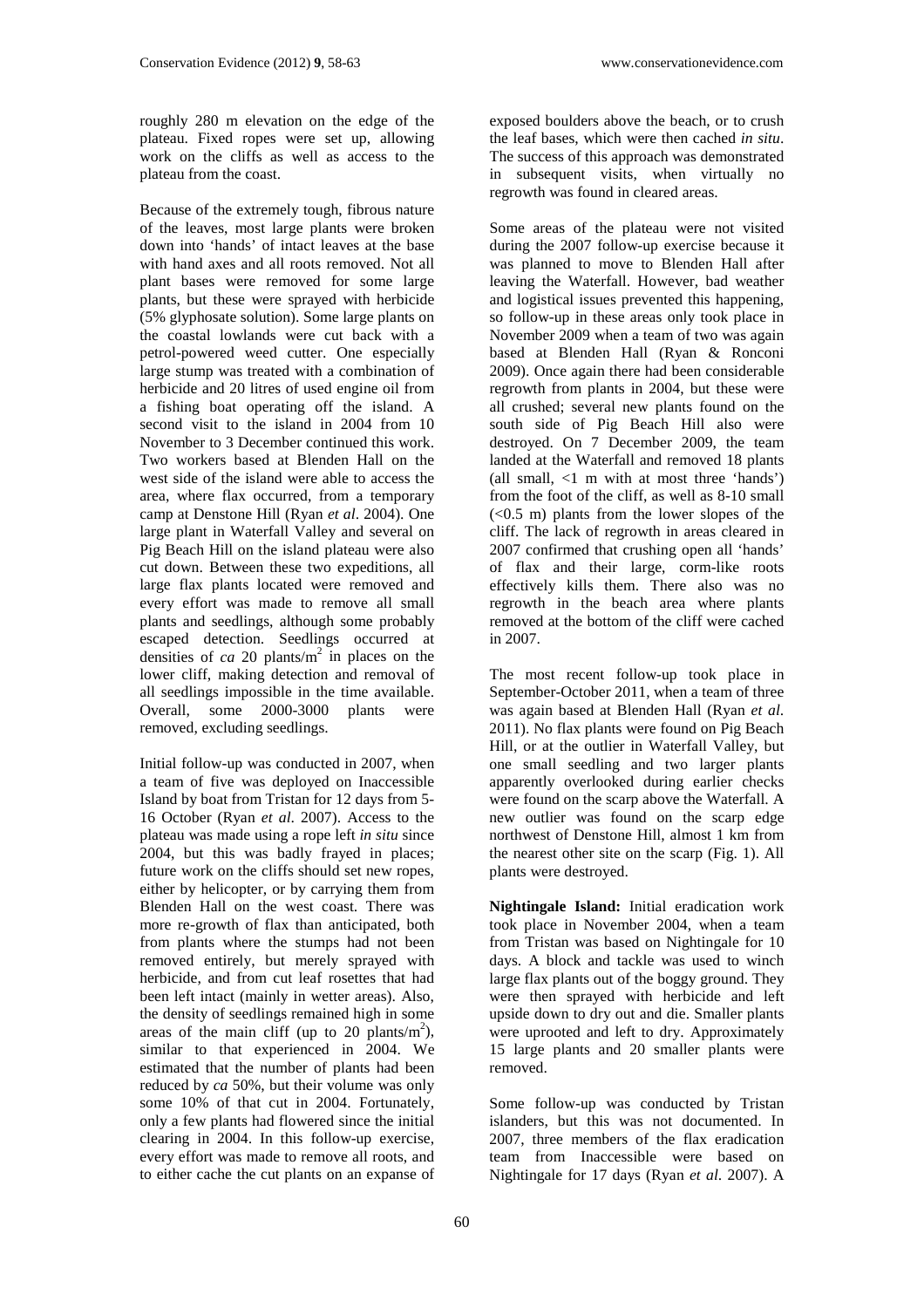

Figure 3. The cliffs adjacent to the Waterfall at Inaccessible Island showing the distribution of the remaining large flax plants, based on observations in 2009 and 2011. The white line shows the fixed rope (220 m long).

thorough search of the area around First Pond found about 20 flax plants, most of which were small or medium-sized, although one large plant had been overlooked among dense rocks and tussock along the ridge on the path to First Pond. All these plants were chopped apart and crushed, as done on Inaccessible Island. The large plants pulled out in 2004 were mostly completely dead. A few stumps showed signs of limited re-growth; these were broken open and either crushed or allowed to dry out.

No flax plants were found during brief visits to Nightingale in December 2009 (Ryan & Ronconi 2009), but a follow-up visit in September 2011 found two small shoots growing from base of an old, upended stump and 23 small plants in *Phylica* woodland adjacent to First Pond (K. Herian in litt.). The latter plants were uprooted and wedged upside down into tree branches to dry out. Further searches on 14 December 2011 found no new plants (K. Herian in litt.), but one plant was found in the First Pond woodland in September 2012 (H. Ortmann & O. Whitehead in litt.).

#### **CONSEQUENCES**

Sporadic effort from 2004 to 2011 has resulted in the removal of virtually all flax plants from Nightingale Island as well as from the coastal plain and plateau of Inaccessible Island.

Although a few plants may have eluded detection, it is believed that large, established flax plants are now confined to approximately 300 m of coastal cliffs adjacent to the Waterfall on Inaccessible Island. Scanning from the beach (2009) and the plateau edge (2009 and 2011) indicates that about 40 large flax plants remain on these cliffs (Fig. 3), roughly half of which had flowered by 2009. Tackling plants in this area requires climbing equipment. Unfortunately, there is no easy ascent of these cliffs from the east side of Inaccessible Island, so any further work at this site requires the initial placement of top-ropes either by helicopter, or by landing at Blenden Hall on the western side of the island and carrying the rope across the island plateau to above the Waterfall Beach. We estimate that once a top rope was in place it would take a team of 2-4 qualified rope-access workers 1-2 weeks to tackle the remaining plants (Ryan *et al*. 2011). Thereafter some continued followup would be required to eliminate flax from the islands. Seedlings appear to struggle to establish under dense tussock grass *Spartina arundinacea*, so the main areas to check for seedlings is on the cliff at Inaccessible Island and in more open areas under *Phylica* woodland around First Pond on Nightingale Island.

The flax eradication programme has facilitated control measures against other localized alien plants. At Inaccessible Island, repeated spraying of herbicide on the small areas of